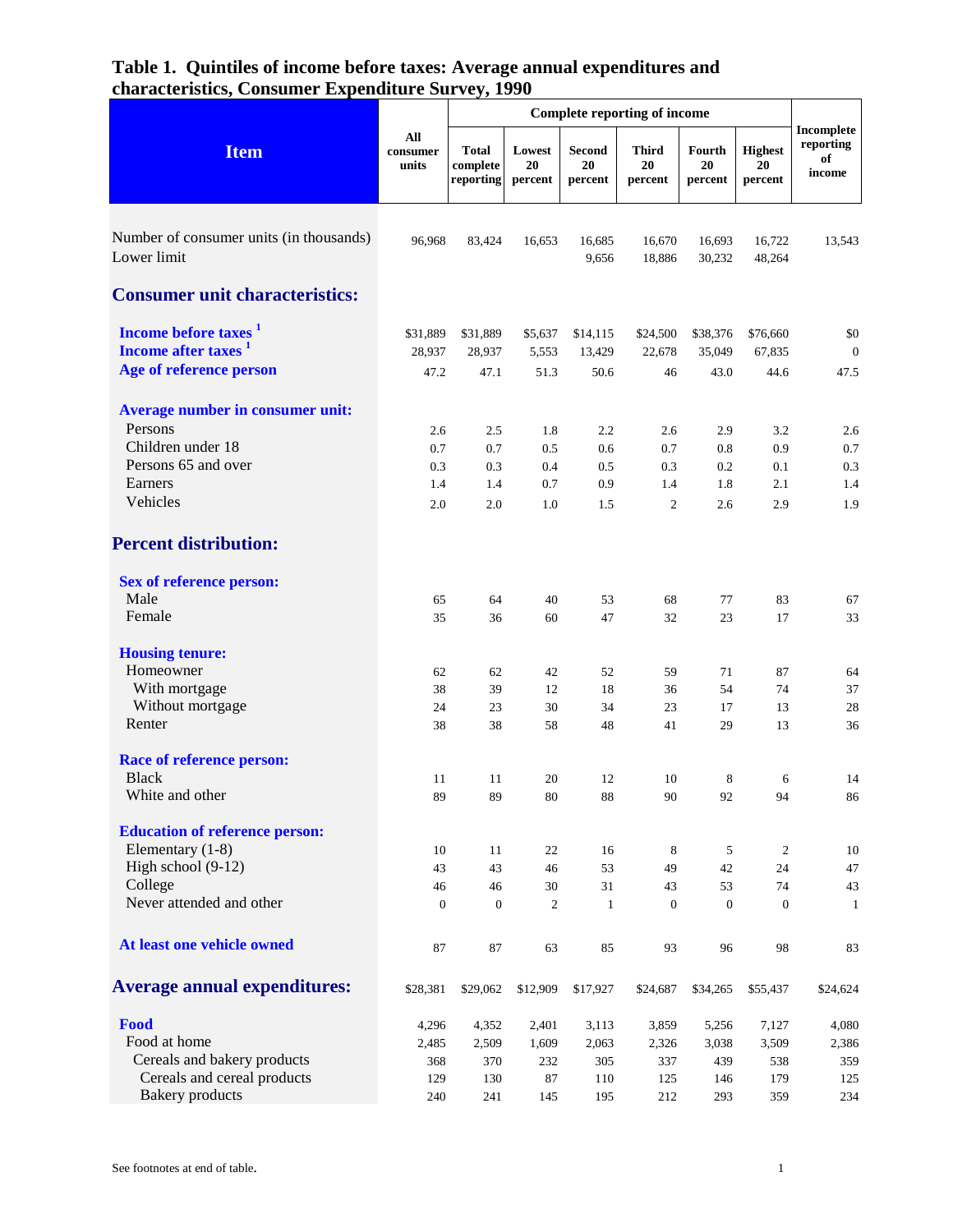| <b>Item</b>                           | All<br>consumer<br>units | <b>Total</b><br>complete<br>reporting | Lowest<br>20<br>percent | <b>Second</b><br>20<br>percent | <b>Third</b><br>20<br>percent | Fourth<br>20<br>percent | <b>Highest</b><br>20<br>percent | Incomplete<br>reporting<br>of<br>income |
|---------------------------------------|--------------------------|---------------------------------------|-------------------------|--------------------------------|-------------------------------|-------------------------|---------------------------------|-----------------------------------------|
| Meats, poultry, fish, and eggs        | 668                      | 667                                   | 469                     | 549                            | 636                           | 798                     | 882                             | 673                                     |
| Beef                                  | 218                      | 220                                   | 160                     | 166                            | 220                           | 273                     | 283                             | 207                                     |
| Pork                                  | 132                      | 130                                   | 99                      | 115                            | 127                           | 153                     | 156                             | 141                                     |
| Other meats                           | 99                       | 99                                    | 64                      | $88\,$                         | 95                            | 113                     | 133                             | 99                                      |
| Poultry                               | 108                      | 107                                   | 75                      | 89                             | 97                            | 130                     | 146                             | 109                                     |
| Fish and seafood                      | 82                       | 81                                    | 48                      | 61                             | 68                            | 95                      | 131                             | 88                                      |
| Eggs                                  | 30                       | 30                                    | 23                      | 30                             | 29                            | 35                      | 33                              | 29                                      |
| Dairy products                        | 295                      | 301                                   | 193                     | 256                            | 290                           | 367                     | 401                             | 272                                     |
| Fresh milk and cream                  | 140                      | 143                                   | 103                     | 135                            | 142                           | 171                     | 162                             | 130                                     |
| Other dairy products                  | 155                      | 159                                   | 90                      | 121                            | 148                           | 196                     | 239                             | 142                                     |
| Fruits and vegetables                 | 408                      | 412                                   | 272                     | 343                            | 377                           | 483                     | 585                             | 390                                     |
| Fresh fruits                          | 127                      | 128                                   | 82                      | 107                            | 115                           | 145                     | 193                             | 120                                     |
| Fresh vegetables                      | 118                      | 119                                   | 79                      | 104                            | 109                           | 135                     | 168                             | 116                                     |
| Processed fruits                      | 93                       | 94                                    | 60                      | 78                             | 86                            | 114                     | 130                             | 90                                      |
| Processed vegetables                  | 70                       | 71                                    | 52                      | 54                             | 66                            | 89                      | 94                              | 64                                      |
| Other food at home                    | 746                      | 759                                   | 442                     | 611                            | 686                           | 951                     | 1,103                           | 692                                     |
| Sugar and other sweets                | 94                       | 95                                    | 58                      | 79                             | 82                            | 122                     | 134                             | 90                                      |
| Fats and oils                         | 68                       | 68                                    | 48                      | 58                             | 64                            | 83                      | 86                              | 69                                      |
| Miscellaneous foods                   | 336                      | 341                                   | 192                     | 254                            | 310                           | 434                     | 514                             | 314                                     |
| Nonalcoholic beverages                | 213                      | 218                                   | 131                     | 199                            | 203                           | 262                     | 297                             | 191                                     |
| Food prep by cu, out-of-town trips    | 35                       | 36                                    | 13                      | 20                             | 27                            | 49                      | 72                              | 28                                      |
| Food away from home                   | 1,811                    | 1,843                                 | 792                     | 1,050                          | 1,533                         | 2,218                   | 3,618                           | 1,694                                   |
| <b>Alcoholic beverages</b>            | 293                      | 309                                   | 127                     | 196                            | 281                           | 385                     | 554                             | 232                                     |
| <b>Housing</b>                        | 8,703                    | 8,713                                 | 4,377                   | 5,777                          | 7,520                         | 9,716                   | 16,148                          | 8,767                                   |
| Shelter                               | 4,836                    | 4,839                                 | 2,347                   | 3,162                          | 4,183                         | 5,349                   | 9,138                           | 4,816                                   |
| Owned dwellings                       | 2,953                    | 2,949                                 | 856                     | 1,254                          | 2,035                         | 3,384                   | 7,203                           | 2,979                                   |
| Mortgage interest and charges         | 1,817                    | 1,825                                 | 309                     | 475                            | 1,117                         | 2,202                   | 5,011                           | 1,763                                   |
| Property taxes                        | 597                      | 588                                   | 276                     | 357                            | 429                           | 651                     | 1,223                           | 656                                     |
| Maintenance, repairs, insurance,      |                          |                                       |                         |                                |                               |                         |                                 |                                         |
| other expenses                        | 540                      | 536                                   | 270                     | 422                            | 488                           | 531                     | 969                             | 561                                     |
| Rented dwellings                      | 1,533                    | 1,539                                 | 1,367                   | 1,768                          | 1,905                         | 1,668                   | 991                             | 1,495                                   |
| Other lodging                         | 349                      | 350                                   | 125                     | 141                            | 243                           | 297                     | 944                             | 341                                     |
| Utilities, fuels, and public services | 1,890                    | 1,870                                 | 1,214                   | 1,558                          | 1,844                         | 2,076                   | 2,658                           | 2,013                                   |
| Natural gas                           | 246                      | 241                                   | 164                     | 203                            | 220                           | 277                     | 340                             | 281                                     |
| Electricity                           | 758                      | 748                                   | 477                     | 627                            | 742                           | 833                     | 1,061                           | 820                                     |
| Fuel oil and other fuels              | 100                      | 99                                    | 64                      | 82                             | 113                           | 101                     | 133                             | 107                                     |
| Telephone services                    | 592                      | 590                                   | 402                     | 496                            | 585                           | 647                     | 818                             | 607                                     |
| Water and other public services       | 193                      | 192                                   | 107                     | 151                            | 184                           | 216                     | 304                             | 197                                     |
| Household operations                  | 446                      | 436                                   | 174                     | 242                            | 309                           | 431                     | 1,021                           | 513                                     |
| Personal services                     | 219                      | 228                                   | 72                      | 116                            | 165                           | 270                     | 516                             | 165                                     |
| Other household expenses              | 227                      | 208                                   | 102                     | 126                            | 144                           | 161                     | 505                             | 348                                     |
| Housekeeping supplies                 | 406                      | 430                                   | 236                     | 281                            | 365                           | 526                     | 744                             | 309                                     |
| Laundry and cleaning supplies         | 113                      | 119                                   | 73                      | 91                             | 108                           | 147                     | 175                             | 90                                      |
| Other household products              | 171                      | 181                                   | 86                      | 112                            | 148                           | 229                     | 329                             | 133                                     |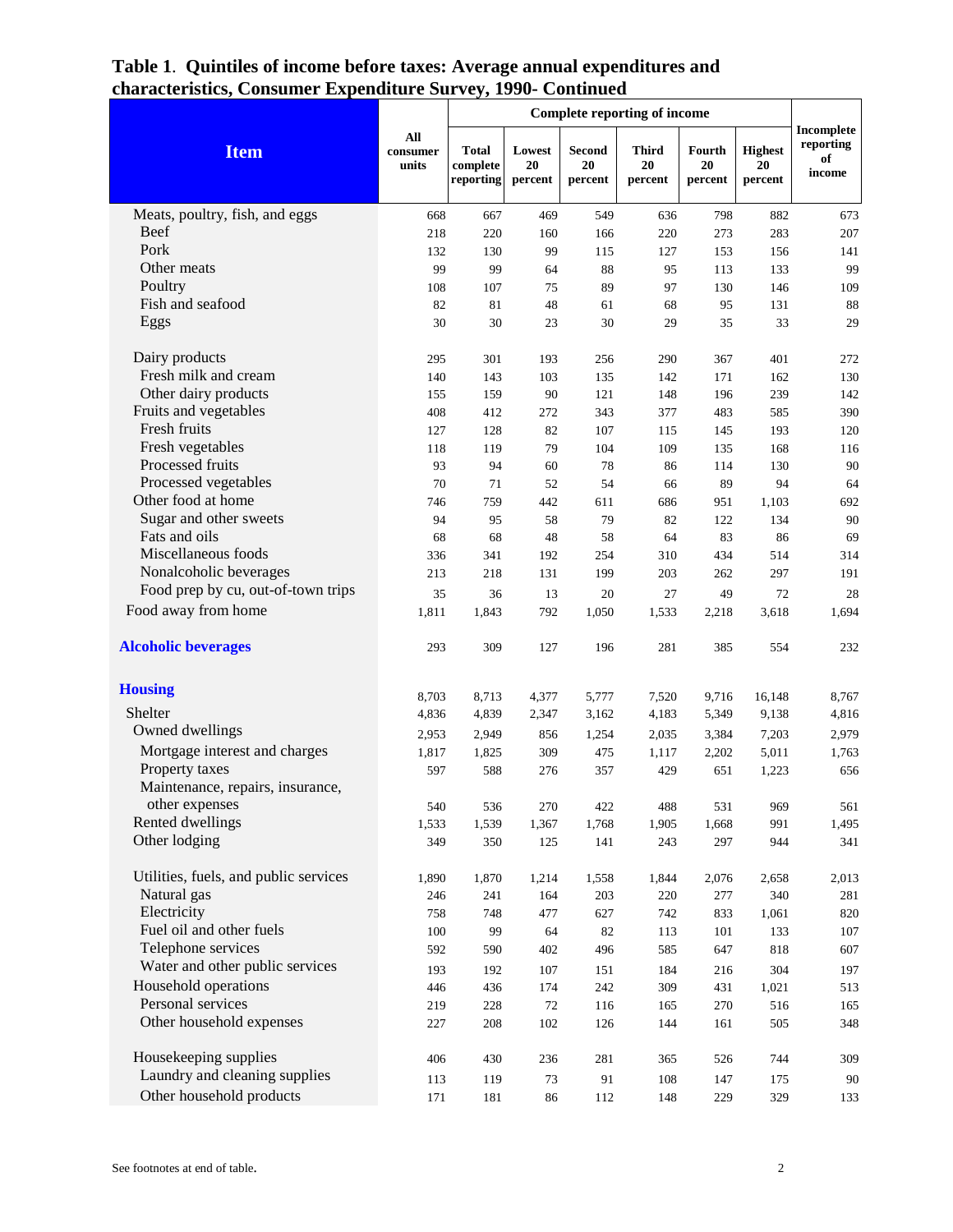|                                                                             |                          | <b>Complete reporting of income</b>   |                         |                                |                               |                         |                                 |                                         |
|-----------------------------------------------------------------------------|--------------------------|---------------------------------------|-------------------------|--------------------------------|-------------------------------|-------------------------|---------------------------------|-----------------------------------------|
| <b>Item</b>                                                                 | All<br>consumer<br>units | <b>Total</b><br>complete<br>reporting | Lowest<br>20<br>percent | <b>Second</b><br>20<br>percent | <b>Third</b><br>20<br>percent | Fourth<br>20<br>percent | <b>Highest</b><br>20<br>percent | Incomplete<br>reporting<br>of<br>income |
| Postage and stationery                                                      | 122                      | 131                                   | 77                      | 79                             | 109                           | 150                     | 239                             | 87                                      |
| Household furnishings and equipment                                         | 1,125                    | 1,137                                 | 407                     | 533                            | 819                           | 1,334                   | 2,587                           | 1,117                                   |
| Household textiles                                                          | 99                       | 100                                   | 55                      | 52                             | 74                            | 109                     | 209                             | 97                                      |
| Furniture                                                                   | 310                      | 294                                   | 83                      | 159                            | 231                           | 386                     | 610                             | 413                                     |
| Floor coverings                                                             | 92                       | 99                                    | 21                      | 28                             | 45                            | 123                     | 275                             | 67                                      |
| Major appliances<br>Small appliances, miscellaneous                         | 147                      | 148                                   | 71                      | 89                             | 141                           | 179                     | 258                             | 147                                     |
| housewares                                                                  | 75                       | 81                                    | 30                      | 47                             | 64                            | 99                      | 163                             | 46                                      |
| Miscellaneous household equipment                                           | 402                      | 416                                   | 147                     | 158                            | 264                           | 438                     | 1,073                           | 348                                     |
| <b>Apparel and services</b>                                                 | 1,618                    | 1,664                                 | 667                     | 961                            | 1,336                         | 1,959                   | 3,394                           | 1,433                                   |
| Men and boys                                                                | 393                      | 401                                   | 150                     | 202                            | 306                           | 444                     | 903                             | 371                                     |
| Men, 16 and over                                                            | 324                      | 333                                   | 109                     | 141                            | 248                           | 364                     | 800                             | 296                                     |
| Boys, 2 to 15                                                               | 70                       | 68                                    | 41                      | 61                             | 58                            | 79                      | 103                             | 75                                      |
| Women and girls                                                             | 673                      | 691                                   | 290                     | 381                            | 573                           | 874                     | 1,336                           | 606                                     |
| Women, 16 and over                                                          | 586                      | 604                                   | 262                     | 333                            | 495                           | 760                     | 1,172                           | 513                                     |
| Girls, 2 to 15                                                              | 87                       | 87                                    | 28                      | 48                             | 78                            | 114                     | 165                             | 92                                      |
| Children under 2                                                            | 70                       | 71                                    | 30                      | 51                             | 68                            | 92                      | 115                             | 61                                      |
| Footwear                                                                    | 225                      | 238                                   | 87                      | 175                            | 188                           | 274                     | 464                             | 174                                     |
| Other apparel products and services                                         | 258                      | 263                                   | 110                     | 153                            | 201                           | 275                     | 576                             | 223                                     |
| <b>Transportation</b>                                                       | 5,120                    | 5,196                                 | 2,040                   | 3,235                          | 4,608                         | 6,460                   | 9,619                           | 4,643                                   |
| Vehicle purchases (net outlay)                                              | 2,129                    | 2,171                                 | 798                     | 1,355                          | 1,842                         | 2,722                   | 4,129                           | 1,869                                   |
| Cars and trucks, new                                                        | 1,159                    | 1,149                                 | 232                     | 609                            | 826                           | 1,366                   | 2,706                           | 1,219                                   |
| Cars and trucks, used                                                       | 948                      | 996                                   | 547                     | 738                            | 1,006                         | 1,320                   | 1,368                           | 647                                     |
| Other vehicles                                                              | 22                       | 26                                    | 18                      | 9                              | 10                            | 36                      | 55                              | 3                                       |
| Gasoline and motor oil                                                      | 1,047                    | 1,054                                 | 521                     | 747                            | 1,068                         | 1,321                   | 1,613                           | 1,001                                   |
| Other vehicle expenses                                                      | 1,642                    | 1,668                                 | 604                     | 996                            | 1,474                         | 2,129                   | 3,132                           | 1,472                                   |
| Vehicle finance charges                                                     | 300                      | 301                                   | 68                      | 151                            | 272                           | 425                     | 588                             | 292                                     |
| Maintenance and repairs                                                     | 589                      | 604                                   | 266                     | 376                            | 539                           | 778                     | 1,057                           | 490                                     |
| Vehicle insurance                                                           | 563                      | 569                                   | 213                     | 370                            | 517                           | 697                     | 1,045                           | 531                                     |
| Vehicle rental, leases, licenses, other                                     |                          |                                       |                         |                                |                               |                         |                                 |                                         |
| charges                                                                     | 190                      | 195                                   | 58                      | 98                             | 146                           | 229                     | 442                             | 159                                     |
| Public transportation                                                       | 302                      | 303                                   | 116                     | 137                            | 225                           | 288                     | 746                             | 301                                     |
| <b>Health care</b>                                                          | 1,480                    | 1,497                                 | 1,012                   | 1,420                          | 1,409                         | 1,560                   | 2,080                           | 1,390                                   |
| Health insurance                                                            | 581                      | 585                                   | 407                     | 582                            | 614                           | 610                     | 710                             | 562                                     |
| Medical services                                                            | 562                      | 565                                   | 334                     | 451                            | 484                           | 595                     | 958                             | 544                                     |
| <b>Drugs</b>                                                                | 252                      | 257                                   | 218                     | 288                            | 240                           | 255                     | 285                             | 226                                     |
| Medical supplies                                                            | 85                       | 90                                    | 54                      | 98                             | 72                            | 99                      | 127                             | 59                                      |
| <b>Entertainment</b>                                                        | 1,422                    | 1,451                                 | 554                     | 687                            | 1,116                         | 1,816                   | 3,074                           | 1,257                                   |
| Fees and admissions                                                         | 371                      | 375                                   | 99                      | 140                            | 303                           | 449                     | 884                             | 346                                     |
| Television, radios, sound equipment<br>Pets, toys, and playground equipment | 454                      | 461                                   | 209                     | 293                            | 398                           | 576                     | 829                             | 407                                     |
|                                                                             | 276                      | 279                                   | 137                     | 159                            | 260                           | 345                     | 496                             | 261                                     |
| Other supplies, equipment, and services                                     | 321                      | 334                                   | 110                     | 95                             | 155                           | 445                     | 865                             | 244                                     |
| <b>Personal care products and services</b>                                  | 364                      | 375                                   | 183                     | 237                            | 332                           | 463                     | 661                             | 321                                     |
| <b>Reading</b>                                                              | 153                      | 156                                   | 62                      | 95                             | 142                           | 191                     | 292                             | 133                                     |
|                                                                             |                          |                                       |                         |                                |                               |                         |                                 |                                         |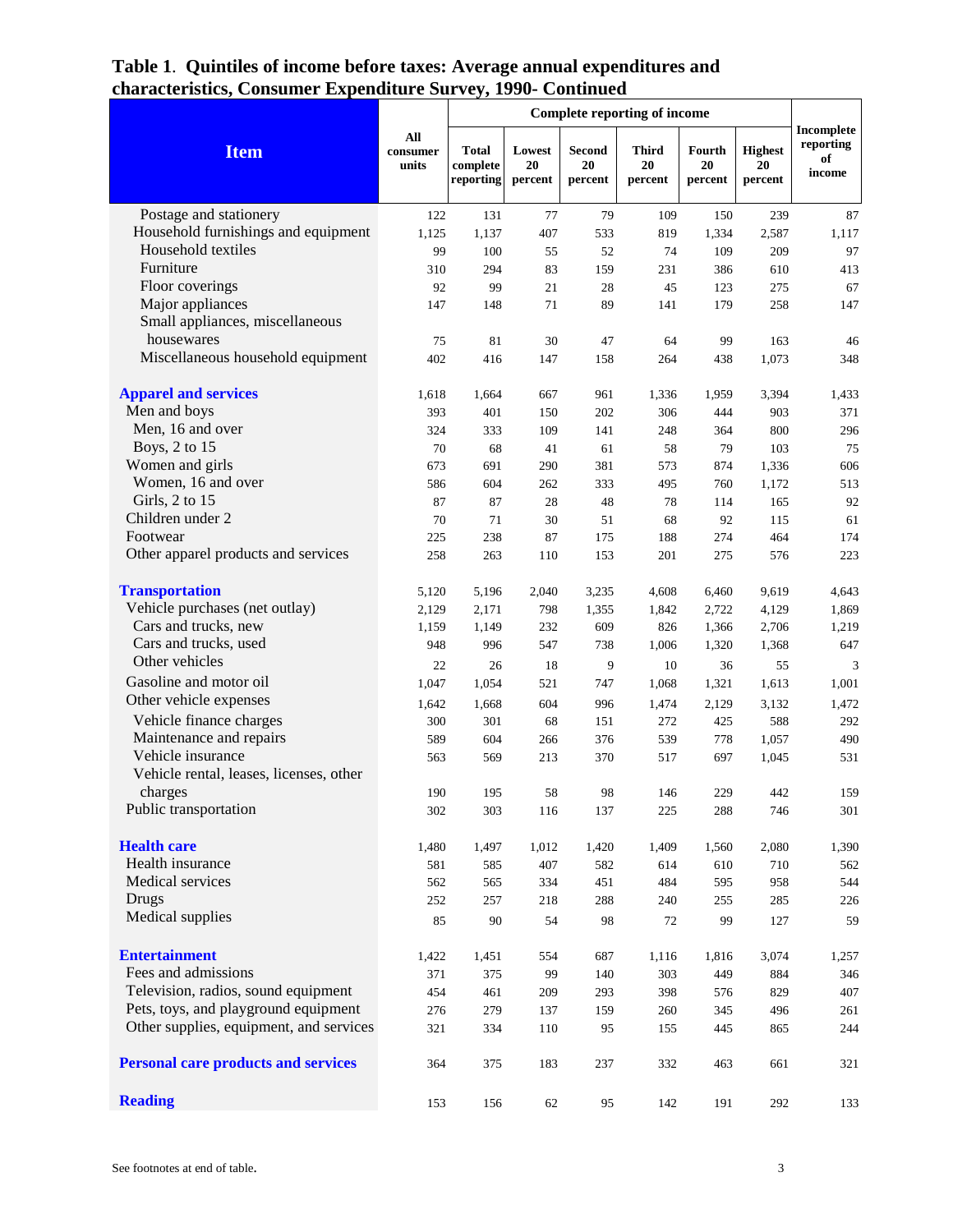| <b>Item</b>                                                                                                                                                 | All<br>consumer<br>units           | <b>Total</b><br>complete<br>reporting | Lowest<br>20<br>percent           | <b>Second</b><br>20<br>percent  | <b>Third</b><br>20<br>percent      | Fourth<br>20<br>percent            | <b>Highest</b><br>20<br>percent    | Incomplete<br>reporting<br>of<br>income                                  |
|-------------------------------------------------------------------------------------------------------------------------------------------------------------|------------------------------------|---------------------------------------|-----------------------------------|---------------------------------|------------------------------------|------------------------------------|------------------------------------|--------------------------------------------------------------------------|
| <b>Education</b>                                                                                                                                            | 406                                | 400                                   | 352                               | 181                             | 255                                | 307                                | 904                                | 450                                                                      |
| <b>Tobacco products and smoking</b><br>supplies                                                                                                             | 274                                | 278                                   | 202                               | 264                             | 301                                | 332                                | 291                                | 252                                                                      |
| <b>Miscellaneous</b>                                                                                                                                        | 842                                | 876                                   | 372                               | 493                             | 716                                | 1,089                              | 1,708                              | 640                                                                      |
| <b>Cash contributions</b>                                                                                                                                   | 816                                | 875                                   | 233                               | 402                             | 758                                | 935                                | 2,045                              | 450                                                                      |
| <b>Personal insurance and pensions</b><br>Life and other personal insurance<br>Pensions and Social Security                                                 | 2,592<br>345<br>2,248              | 2,920<br>349<br>2,570                 | 327<br>118<br>208                 | 867<br>162<br>705               | 2,054<br>271<br>1,783              | 3,795<br>381<br>3,415              | 7,539<br>814<br>6,726              | 575<br>316<br>259                                                        |
| Sources of income and taxes: 1                                                                                                                              |                                    |                                       |                                   |                                 |                                    |                                    |                                    |                                                                          |
| <b>Money income before taxes</b><br>Wages and salaries<br>Self-employment income<br>Social Security, private and<br>government retirement                   | 31,889<br>24,173<br>2,315<br>3,427 | 31,889<br>24,173<br>2,315<br>3,427    | 5,637<br>1,754<br>$-181$<br>2,683 | 14,115<br>7,356<br>440<br>4,672 | 24,500<br>17,462<br>1,111<br>4,202 | 38,376<br>32,262<br>1,568<br>2,810 | 76,660<br>61,894<br>8,620<br>2,769 | $\boldsymbol{0}$<br>$\mathbf{0}$<br>$\boldsymbol{0}$<br>$\boldsymbol{0}$ |
| Interest, dividends, rental income, other<br>property income<br>Unemployment and workers'                                                                   | 1,059                              | 1,059                                 | 92                                | 513                             | 924                                | 1,037                              | 2,727                              | $\boldsymbol{0}$                                                         |
| compensation, veterans' benefits<br>Public assistance, supplemental<br>security income, food stamps                                                         | 218<br>344                         | 218<br>344                            | 130<br>884                        | 189<br>581                      | 271<br>162                         | 320<br>57                          | 181<br>36                          | $\boldsymbol{0}$<br>$\mathbf{0}$                                         |
| Regular contributions for support<br>Other income                                                                                                           | 260<br>93                          | 260<br>93                             | 175<br>100                        | 281<br>82                       | 290<br>80                          | 256<br>66                          | 296<br>137                         | $\mathbf{0}$<br>$\boldsymbol{0}$                                         |
| Personal taxes <sup>1</sup><br>Federal income taxes<br>State and local income taxes<br>Other taxes                                                          | 2,952<br>2,319<br>558<br>75        | 2,952<br>2,319<br>558<br>75           | 83<br>36<br>24<br>23              | 686<br>502<br>129<br>55         | 1,822<br>1,361<br>383<br>78        | 3,326<br>2,553<br>692<br>$81\,$    | 8,825<br>7,126<br>1,561<br>138     | $\boldsymbol{0}$<br>$\boldsymbol{0}$<br>$\boldsymbol{0}$<br>$\mathbf{0}$ |
| Income after taxes <sup>1</sup>                                                                                                                             | 28,937                             | 28,937                                | 5,553                             | 13,429                          | 22,678                             | 35,049                             | 67,835                             | $\boldsymbol{0}$                                                         |
| <b>Addenda:</b>                                                                                                                                             |                                    |                                       |                                   |                                 |                                    |                                    |                                    |                                                                          |
| Net change in total assets and<br><b>liabilities</b><br>Net change in total assets<br>Net change in total liabilities<br><b>Other financial information</b> | $-441$<br>2,902<br>3,343           | $-408$<br>2,871<br>3,279              | 174<br>134<br>$-40$               | $-213$<br>$-178$<br>35          | $-860$<br>1,238<br>2,098           | 453<br>4,346<br>3,893              | $-1,590$<br>8,793<br>10,383        | -646<br>3,093<br>3,740                                                   |
| Other money receipts<br>Mortgage principal paid, owned                                                                                                      | 310<br>$-574$                      | 350<br>$-569$                         | 125<br>$-141$                     | 315<br>$-199$                   | 244<br>$-425$                      | 327<br>$-708$                      | 735<br>$-1,371$                    | 64<br>$-603$                                                             |